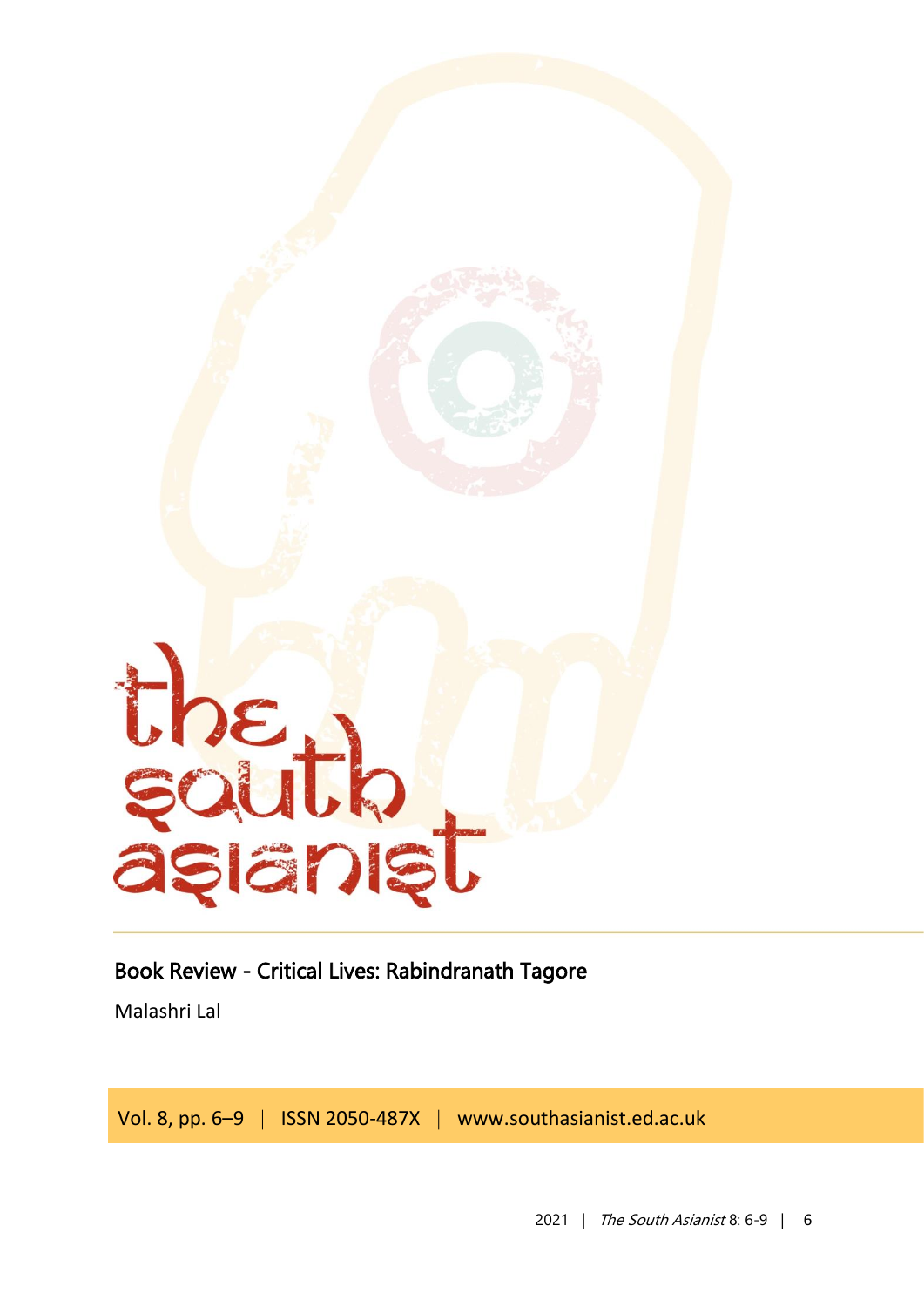

Vol. 8, pp. 6-9

## *Book Review*

## Critical Lives: Rabindranath Tagore

**By Bashabi Fraser, London: Reaktion Books, 2019; Pages 245; ISBN: 978-1-78914-149-8.**

## **MALASHRI LAL**

Bashabi Fraser's insightful critical biography of Rabindranath Tagore is focussed on his cosmopolitanism, an aspect often missed out in traditional narratives. The shaping influence of his family, the historical forces of the Bengal renaissance and the capacity to learn from extensive cultural contacts synthesised into the humanistic philosophy by which Tagore is known. Deeply researched and empathetically written, Fraser's book is a valuable assessment of Tagore's life and letters seen through modern sentiments. Hence, there are no hagiography in this narrative and hardly any apocryphal tales; instead one finds a steady gaze at the heart and mind of one of the most influential figures of the last millennium.

A young Rabindranath standing at a balcony in Sudder street, Calcutta notes, "From infancy I had been seeing with my eyes, now I began to see with my whole consciousness" (75). In that perhaps lies the story of his creative range: poetry, drama, short and long fiction, essays, autobiographical pieces, sheaf of letters, teaching notes, lyrics and musical scores. How does a biographer weave in the story of such diverse talent which defies any chronological sequence of development? Fraser's talent is admirable for interlocking Tagore's life experience with creativity, looking more at the nebulous emotions that crystallised into literary masterpieces than at external episodes. One example is the fragile relationship of Rabindranath and his sister-in- law, Kadambari Debi, about which many biographers have speculated. Here, Bashabi approaches the story through a broader theme of forbidden love. In England, Tagore started writing *Bhagna Hriday* (Broken Heart) a cluster of poems on separation, longing, tentative romance, published in 1881. Though Kadambari may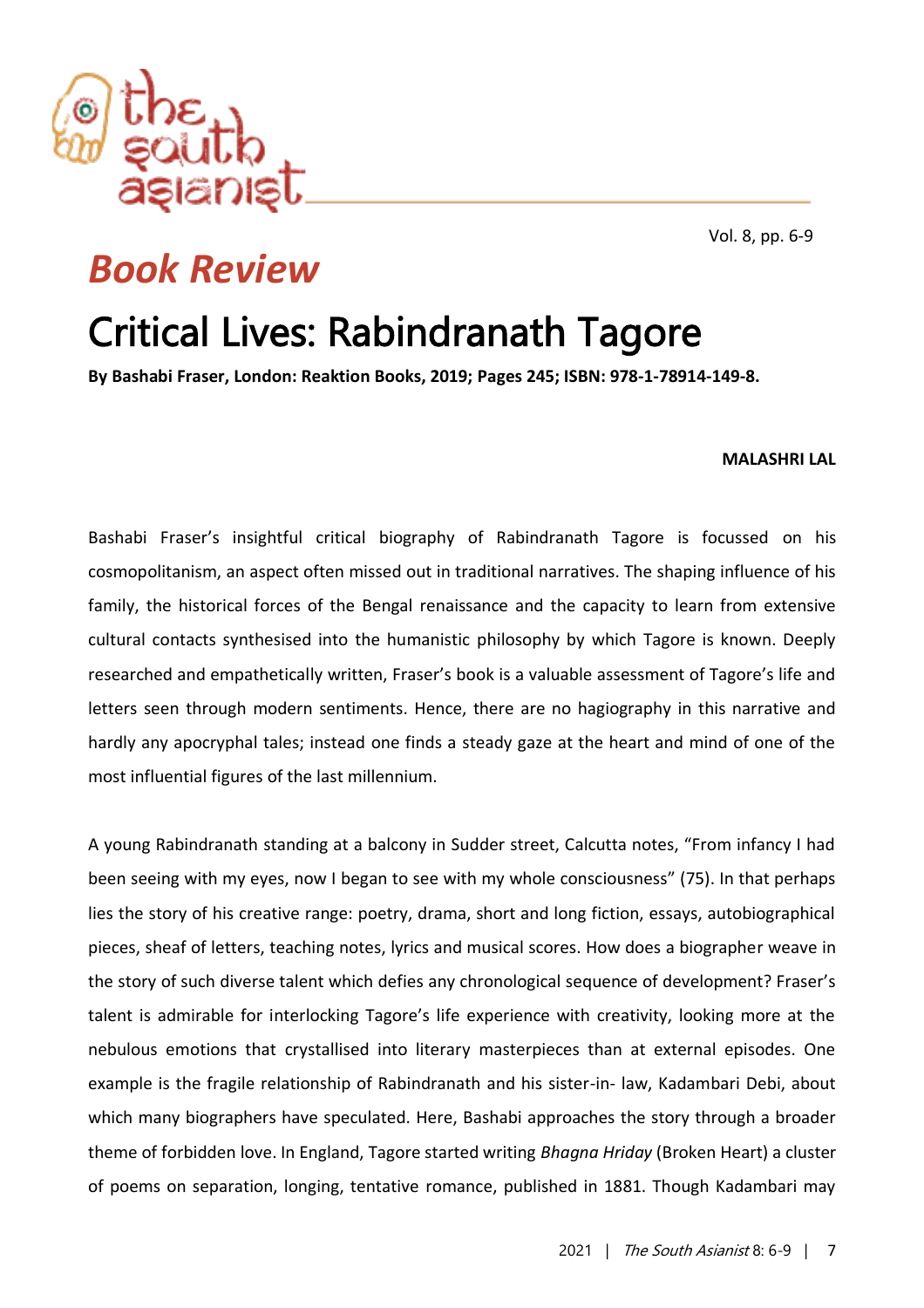have been the fulcrum of these intense emotions, it is possible, suggests Bashabi Fraser, that the young daughters in the English family where he was residing at the time were the subjects of equally delicate sentiments (65). This provisionality in the biography adds to the mysterious depth of Tagore's persona and that is the charming tone of this book.

Fraser's comments on Tagore being awarded the Nobel Prize in 1913 is another example of her breadth of vision. It wasn't only the English translation of *Gitanjali* with its persuasive Introduction by W.B. Yeats that impressed the jury. Fraser provides information that the "Nobel Library had several other works by Tagore and had a full account of his illustrious family, his multifaceted talents and his pioneering work in education and rural uplift." (7) Such substantive material along with an empathetic understanding of Tagore's bold transitions allows Fraser to underscore the need for reading 'Gurudev' in a global context.

Today as we look towards climate change, food security, women's empowerment and multiculturalism, Tagore seems like a contemporary, not a person who passed away in 1941, saddened by the clouds of an impending world war. His intellectual convictions address a *Vasudev Kutumbakam*, "the world is my family" and he selects a motto for Viswa Bharati, the university he established in Shantiniketan that emblematises "where the world meets in one nest" (146). Tagore places in the curriculum Chinese, Japanese, dance and music, theatre and sculpture taught my renowned teachers from and beyond Bengal, several of whom were from abroad; for the improvement of village economies and income generation among artisans, he builds Sriniketan. His innovative teaching methods lead to classes under brooding trees and music in the Sal forests. As Bashabi Fraser summarises, "For Tagore the object of education is to give man the unity of truth" (161). This grand curve of expansive outreach had a poignant undercurrent. Tagore's sorrow in the passing away of his wife Mrinalini, his daughters Madhurilata and Renuka, and his son, Shamindranath could hardly be masked by the chords of his lyrics. He persevered as he knew best, by heeding the fine-tuned instrument of his inner consciousness, "*moner manush*". With age and maturity Rabindranath Tagore had claimed an assured place among cosmopolitan thinkers in Europe, America and Asia.

Tagore's friendship with M.K. Gandhi is another platform where Fraser's acute comments matter. "Their ideals were imbued with a sense of deep moral ethos and both worked from an inner core of